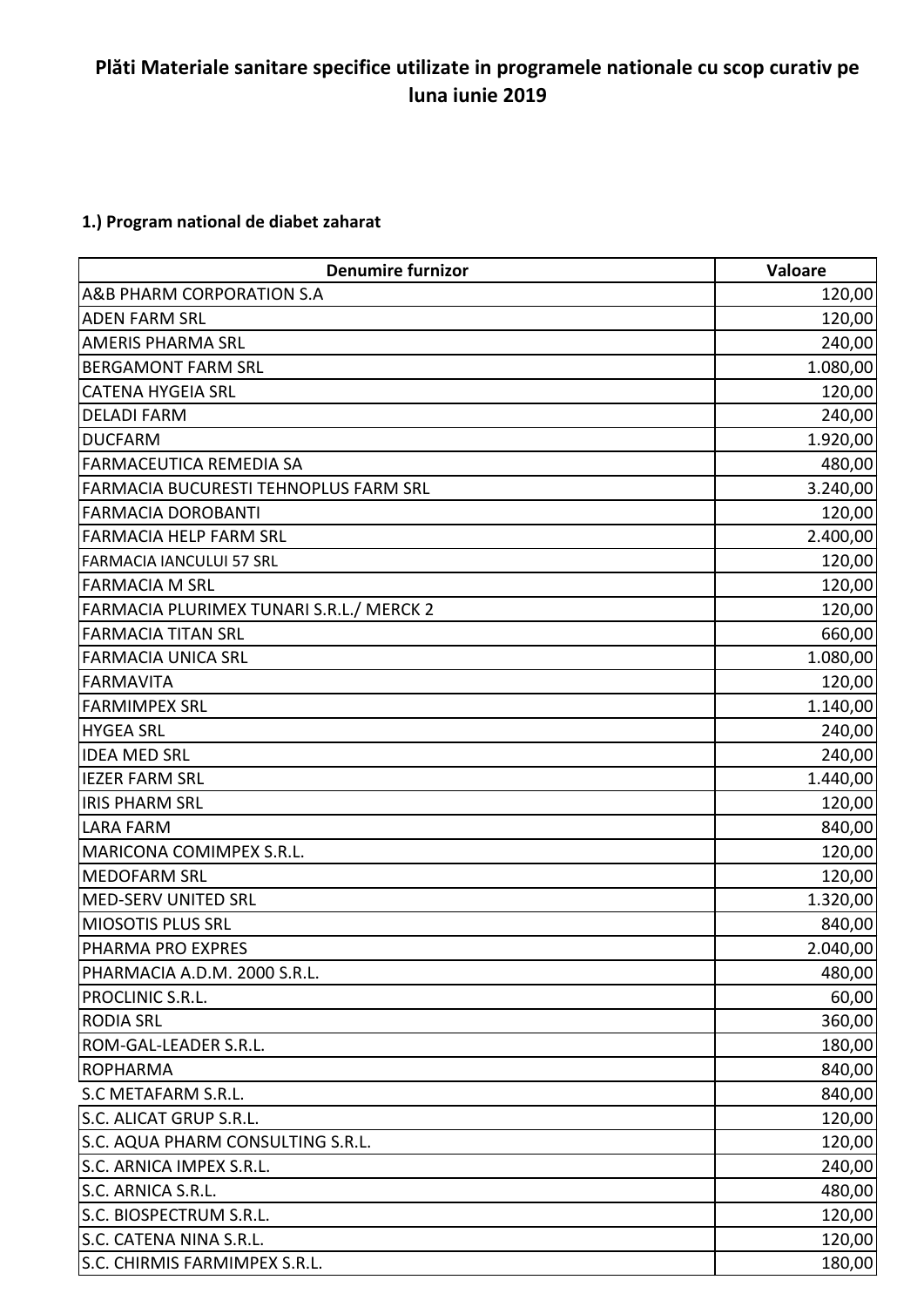| S.C. CRAITA SILVA IMPEX S.R.L.        | 240,00   |
|---------------------------------------|----------|
| S.C. CRISEN FARM S.R.L.               | 120,00   |
| S.C. CYNARA FARM-IMPEX SRL            | 120,00   |
| S.C. DEMETRA PHARM S.R.L.             | 480,00   |
| S.C. DEXTER INVEST S.R.L.             | 240,00   |
| S.C. FARMA RODITRIX S.R.L.            | 120,00   |
| S.C. FARMACEUTICA ARGESFARM S.A.      | 4.920,00 |
| S.C. FARMACIA ACSADEMIA S.R.L.        | 420,00   |
| S.C. FARMACIA ELENA S.R.L.            | 720,00   |
| S.C. FARMACIA PISCULUI S.R.L          | 600,00   |
| S.C. FARMACIA SFINTA ECATERINA S.R.L. | 8.280,00 |
| S.C. FARMACIA TEI S.R.L.              | 2.280,00 |
| S.C. FARMACIA VIVIANA S.R.L.          | 360,00   |
| S.C. FARMA-COM-IULIA S.R.L.           | 120,00   |
| S.C. FARMNICOL S.R.L.                 | 240,00   |
| S.C. GEDEON RICHTER FARMACIA S.A      | 3.120,00 |
| S.C. HYPERICI S.R.L.                  | 240,00   |
| S.C. JOJOFARM S.R.L.                  | 240,00   |
| S.C. MASTER FARM S.R.L                | 240,00   |
| S.C. MINERVA FARMACIE S.R.L.          | 120,00   |
| <b>S.C. MINI-FARM SRL</b>             | 1.740,00 |
| S.C. RADIX PHARMA S.R.L.              | 120,00   |
| S.C. SARAMED S.R.L.                   | 600,00   |
| S.C. VITAFARM PLUS S.R.L.             | 720,00   |
| S.C. VITAL FARM S.R.L.                | 2.400,00 |
| S.C.ADONIS IMPORT EXPORT S.R.L.       | 120,00   |
| <b>S.C.CLUB CAFE GALA S.R.L.</b>      | 9.159,60 |
| S.C.CONSFARM S.R.L.                   | 120,00   |
| S.C.FARM IMPLANT IMPORT-EXPORT S.R.L. | 120,00   |
| S.C.FARMACIA HEPITES S.R.L.           | 120,00   |
| <b>S.C.MEDSANTIF PLUS S.R.L.</b>      | 156,00   |
| S.C.RETRO BUTIQUE SAMANTHA S.R.L.     | 240,00   |
| SAMI IMPEX 94 S.R.L.                  | 1.879,20 |
| <b>SANMIN MEDICAL SRL</b>             | 120,00   |
| <b>SC 2NA FARM SRL</b>                | 4.800,00 |
| <b>SC ADONIS SRL CONSTANTA</b>        | 120,00   |
| <b>SC AIS PHARMA S.R.L.</b>           | 360,00   |
| <b>SC ALOPATIA SRL</b>                | 120,00   |
| <b>SC BABY FARM SRL</b>               | 120,00   |
| <b>SC CASA DAMAJ SRL</b>              | 1.200,00 |
| <b>SC CATENA AVAFARM SRL</b>          | 120,00   |
| <b>SC COSMOPOLITAN IMPEX SRL</b>      | 480,00   |
| <b>SC ELIXIR SRL</b>                  | 300,00   |
| <b>SC ELMAFARM SRL</b>                | 120,00   |
| <b>SC ESTER FARM SRL</b>              | 120,00   |
| ISC FARMACIA ANA-MARIA SRL            | 840,00   |
| <b>SC FARMACIA FARMEX DL SRL</b>      | 120,00   |
| <b>SC FARMACIA MATERNA SRL</b>        | 120,00   |
| <b>SC FARMACOM S.A.</b>               | 480,00   |
| <b>SC FARMARION PLUS SRL</b>          | 360,00   |
| <b>SC FASTPHARM SRL</b>               | 480,00   |